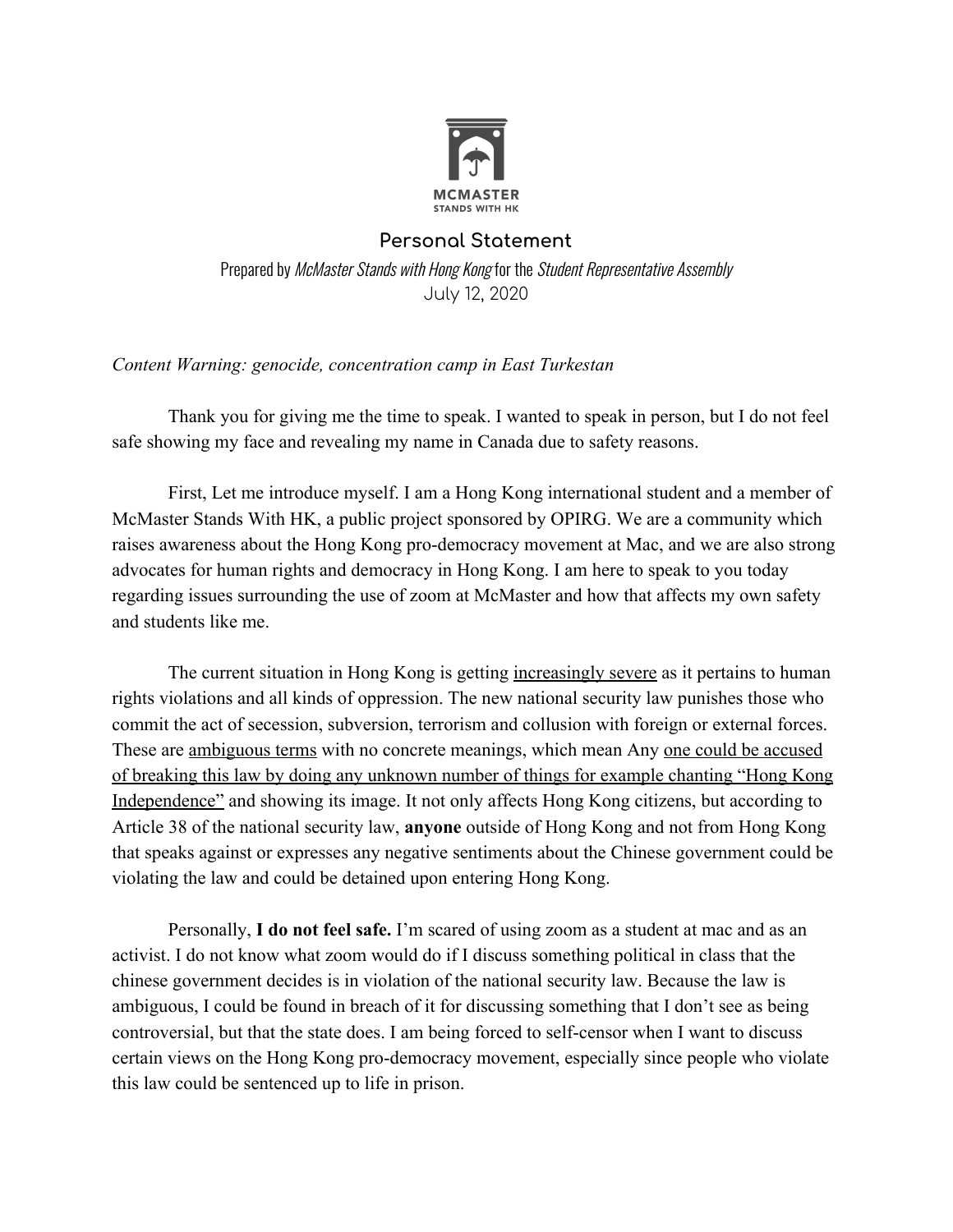I am worried about myself, friends, and family, that we may face persecution like what has occured in the concentration camps in East Turkestan where over a million Uyghurs are detained and forcibly brainwashed. The national security law allows for indefinite, arbitrary detention, as well as extradition to mainland China, where the judicial system is rife with torture. This **could** and **has** happened to people living in Hong Kong, mainland China, and foreigners who are in China who conflict with the Chinese government.

After last October's Lennon Wall incident in front of Mills Library when someone vandalized our display and assaulted some of our members, many McMaster Stands with Hong Kong members do not feel safe because their masks were ripped off and close-up pictures of our faces were taken. We are afraid that, one way or the another, these pictures will end up in the hands of the Chinese government or its security services. At every advocacy event we have done at McMaster, we've all had to wear masks, not only because it is symbolic of the Hong Kong pro-democracy movement, but more seriously because we fear being persecuted by the Chinese government. We have no choice but to try our best to protect everyone's privacy and identities. Under this new law, as of July 1st in Hong Kong all slogans, symbols and chants that are related to the movement have been banned. Our advocacy work, though fully legal in Canada, could now mean life imprisonment when we return to Hong Kong.

This is also why I am very concerned about Zoom, even here in Canada, as there have been many incidents where Zoom has cooperated with the Chinese government. In June, Zoom stopped a virtual memorial of the 1989 Tiananmen Square Massacre and banned the organizers, who were all **located outside of China,** because the chinese government asked them to do so. This was devastating to see. The 1989 Tiananmen Square protests are notable for how a massive movement of young Chinese students and workers took to the streets to call for political reform in China. The Chinese Communist Party responded by violently silencing them — not only with tanks and gunfire that killed thousands, but also with the ongoing campaign to erase and censor the event from collective memory. It is therefore quite symbolic that Zoom banned the online memorial at the request of the Chinese government. I'm shaken and frustrated that, although Zoom is a U.S. based company, where freedom of speech exists, they still follow what chinese government says. This prevents students from freely engaging in critical thinking and free expression.

So how does this issue relate to the Mac community? With the outbreak of Covid 19, many post-secondary institutions have started to use zoom, including McMaster University. Zoom has experienced substantial user growth despite the multitude of security issues and cersonship problems. Since April, the Student Success Centre, meetings with faculty, and online classes have all used Zoom as their **main platform** of communication, despite the many news